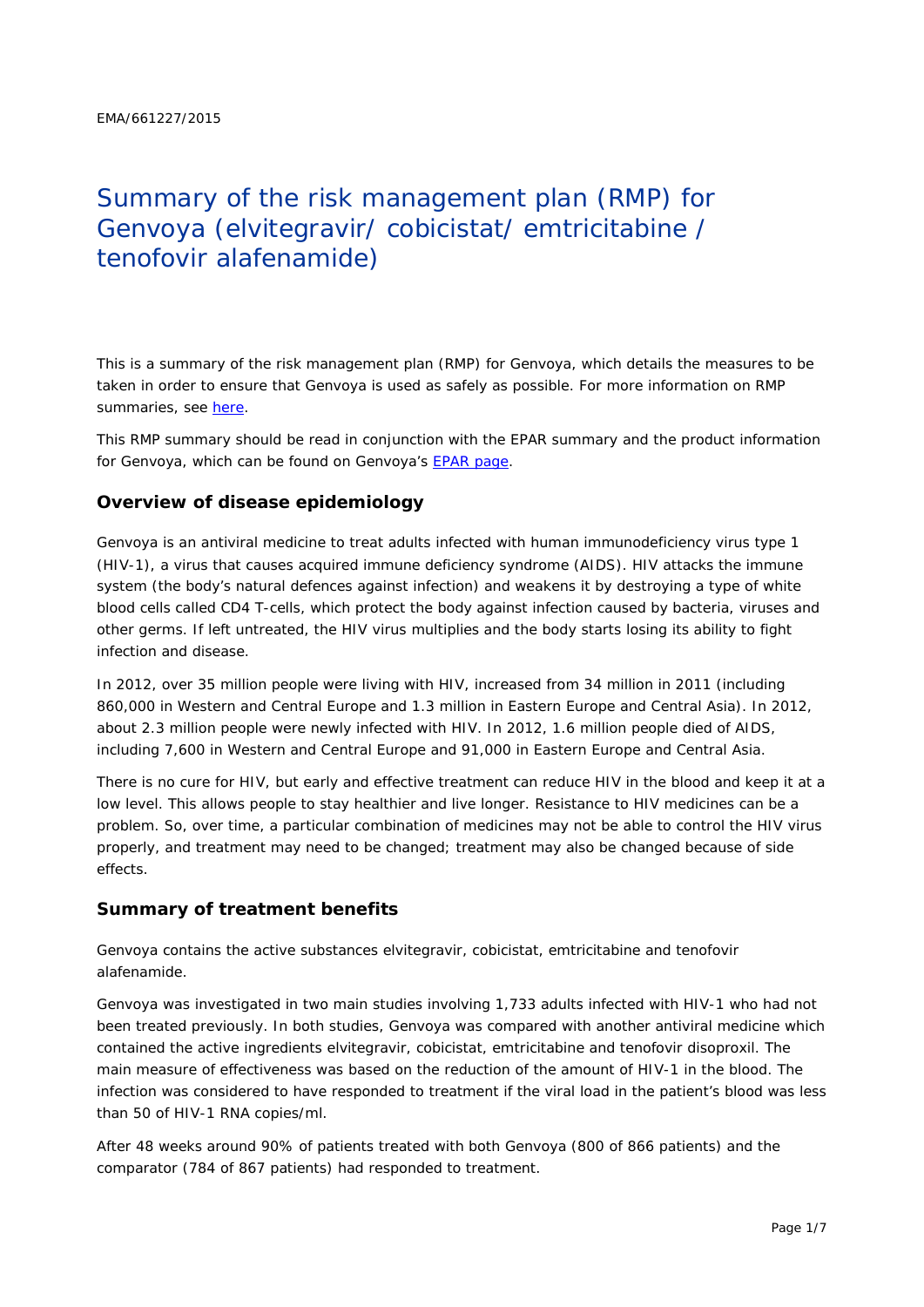In a supporting study, patients who were being treated with effective HIV treatment either continued with the same treatment or were switched to Genvoya. After 48 weeks a viral load of less than 50 copies/ml was seen in 97% (932 of 959) of patients switched to Genvoya and 93% (444 of 477) of patients who continued with their usual treatment.

In another study, Genvoya was given to adolescents aged 12 to 18 years with HIV-1 infection who had not been treated previously. The viral load was reduced to less than 50 copies/ml after 24 weeks in 90% (45 of 50) of patients.

## **Unknowns relating to treatment benefits**

Development of drug resistance during one year of treatment with Genvoya was rare. There is currently limited information on longer use of Genvoya. In addition, no or limited information on the effectiveness of Genvoya in treating HIV infection is available in the following groups of patients: pregnant women, breastfeeding women, patients with severely decreased kidney function, patients with severely decreased liver function, patients with heart rhythm problems, and patients infected with both HIV and hepatitis C virus. There is no evidence to suggest that the effectiveness of Genvoya would be any different in all these groups of patients compared to that in the main Genvoya studies.

#### **Summary of safety concerns**

#### *Important identified risks*

| Risk minimised by stopping<br>emtricitabine and tenofovir<br>Genvoya treatment only after<br>alafenamide in Genvoya also<br>talking to a doctor first,<br>have anti-HBV activity. Stopping<br>initiating treatment for hepatitis<br>Genvoya in patients who also<br>B if Genvoya is stopped, and<br>have HBV infection may worsen<br>closely monitoring the patient<br>liver problems (flare-up of<br>for worsening of liver problems<br>if treatment is stopped.<br>Patients infected with HIV and<br>HBV who discontinue Genvoya<br>should be closely monitored with<br>clinical and laboratory follow-up<br>for several months after<br>stopping treatment. |
|----------------------------------------------------------------------------------------------------------------------------------------------------------------------------------------------------------------------------------------------------------------------------------------------------------------------------------------------------------------------------------------------------------------------------------------------------------------------------------------------------------------------------------------------------------------------------------------------------------------------------------------------------------------|
|                                                                                                                                                                                                                                                                                                                                                                                                                                                                                                                                                                                                                                                                |

#### *Important potential risks*

| <b>Risk</b>            | What is known                                                                  |
|------------------------|--------------------------------------------------------------------------------|
| Suicidal ideation and  | There is currently not enough evidence to support that Genvoya causes          |
| suicide attempt in     | suicidal thoughts or suicide attempts. Other HIV medicines that contain the    |
| patients who have had  | active substance elvitegravir have been associated with a slightly higher rate |
| depression or mental   | of suicidal thoughts or suicide attempt compared to some other HIV             |
| health problems before | medicines.                                                                     |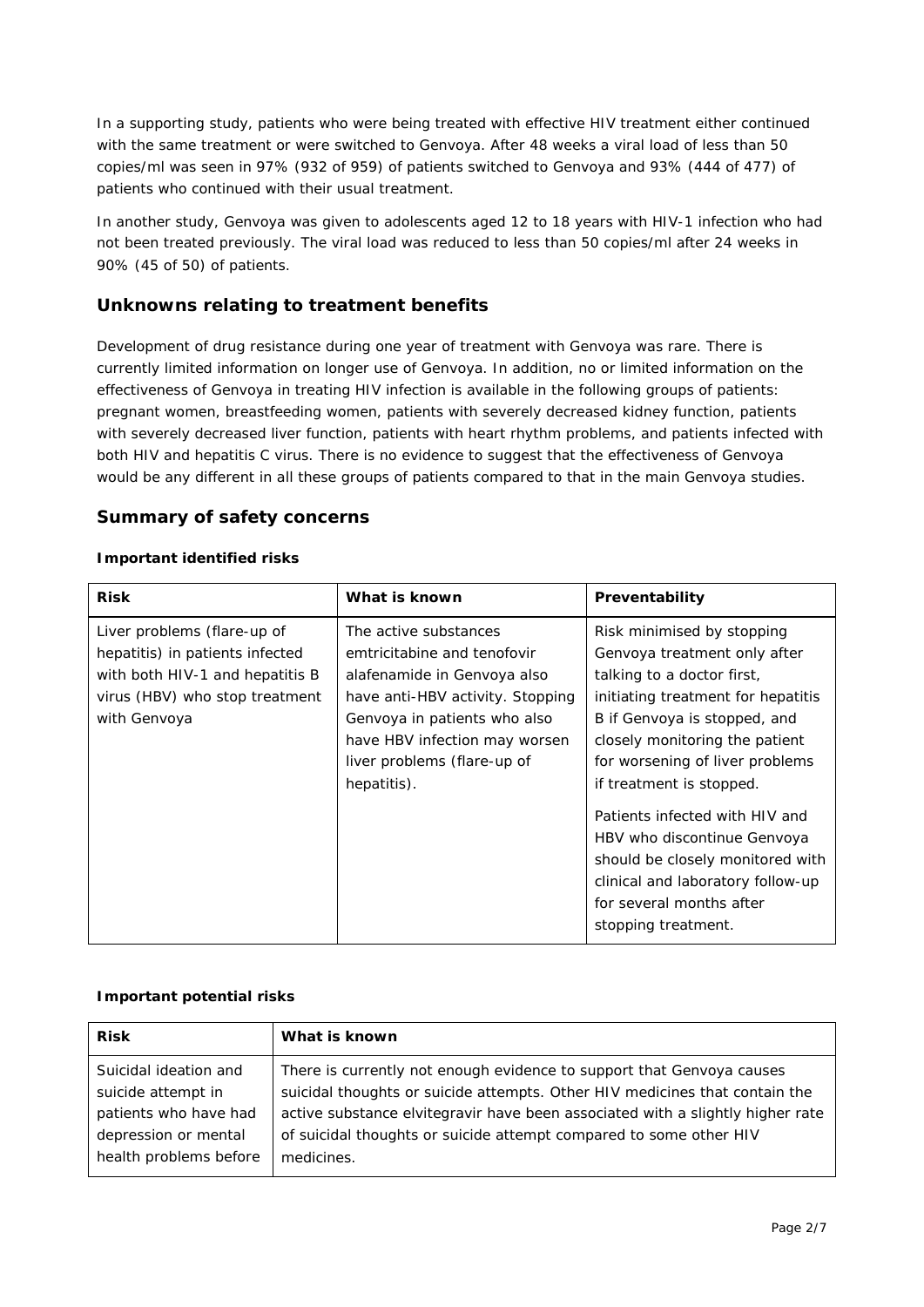| <b>Risk</b>                                                    | What is known                                                                                                                                                                                                                                                                                                                                                                                                                                                                                                                                                                                                                                                                                                                                                                                  |  |  |
|----------------------------------------------------------------|------------------------------------------------------------------------------------------------------------------------------------------------------------------------------------------------------------------------------------------------------------------------------------------------------------------------------------------------------------------------------------------------------------------------------------------------------------------------------------------------------------------------------------------------------------------------------------------------------------------------------------------------------------------------------------------------------------------------------------------------------------------------------------------------|--|--|
| starting Genvoya                                               |                                                                                                                                                                                                                                                                                                                                                                                                                                                                                                                                                                                                                                                                                                                                                                                                |  |  |
| Kidney problems                                                | Genvoya contains tenofovir alafenamide. Another medicine that contains a<br>different form of tenofovir, tenofovir disoproxil, has been associated with<br>kidney damage. Levels of tenofovir in the blood are more than 90% lower<br>with Genvoya compared with medicines that contain tenofovir disoproxil.<br>Clinical studies indicate that Genvoya has little or no effect on the function of<br>the kidney (including in patients with mildly or moderately decreased kidney<br>function) compared to a worsening for medicines containing tenofovir<br>disoproxil. The studies also suggest an improvement in kidney function when<br>switching from medicines that contain tenofovir disoproxil to Genvoya. No<br>patients treated with Genvoya had kidney damage in clinical studies. |  |  |
| Bone problems                                                  | Thinning of bones (decrease in bone mineral density [BMD]) can occur after<br>starting treatment with HIV medicines, with the largest decreases in BMD<br>with products that contain tenofovir disoproxil. Decreases in BMD after<br>starting Genvoya were similar to those seen after starting treatment with<br>other HIV medicines that do not contain tenofovir disoproxil. Moreover, BMD<br>increased when switching from products that contain tenofovir disoproxil to<br>Genvoya in 2 separate studies.<br>The damaging effects of tenofovir disoproxil on the kidneys have been linked<br>to reduced bone strength (with bone pain and sometimes resulting in<br>fractures). However, in clinical studies with Genvoya, no patient had damage<br>to the kidneys.                       |  |  |
| Eye effects<br>(inflammation at the<br>back of the eye)        | The back of the eye was inflamed in some dogs given high doses of tenofovir<br>alafenamide, a component in Genvoya. This did not occur in animals given<br>lower doses or in other animal studies, and there have been no reports of<br>this effect in human studies.                                                                                                                                                                                                                                                                                                                                                                                                                                                                                                                          |  |  |
| Lipoatrophy (loss of fat<br>from under the skin)               | Lipoatrophy has been associated with some older HIV medicines. The<br>available data suggest that lipoatrophy is unlikely in patients being treated<br>with Genvoya.                                                                                                                                                                                                                                                                                                                                                                                                                                                                                                                                                                                                                           |  |  |
| Use of medicines that<br>should never be taken<br>with Genvoya | The following medicines should never be taken with Genvoya as Genvoya<br>may prevent them from being broken down and thereby increase their levels<br>in the body, potentially causing serious side effects:<br>alfuzosin<br>amiodarone, quinidine<br>dihydroergotamine, ergometrine, ergotamine<br>cisapride<br>lovastatin, simvastatin<br>pimozide<br>sildenafil for the treatment of pulmonary arterial hypertension<br>midazolam (given by mouth), triazolam                                                                                                                                                                                                                                                                                                                               |  |  |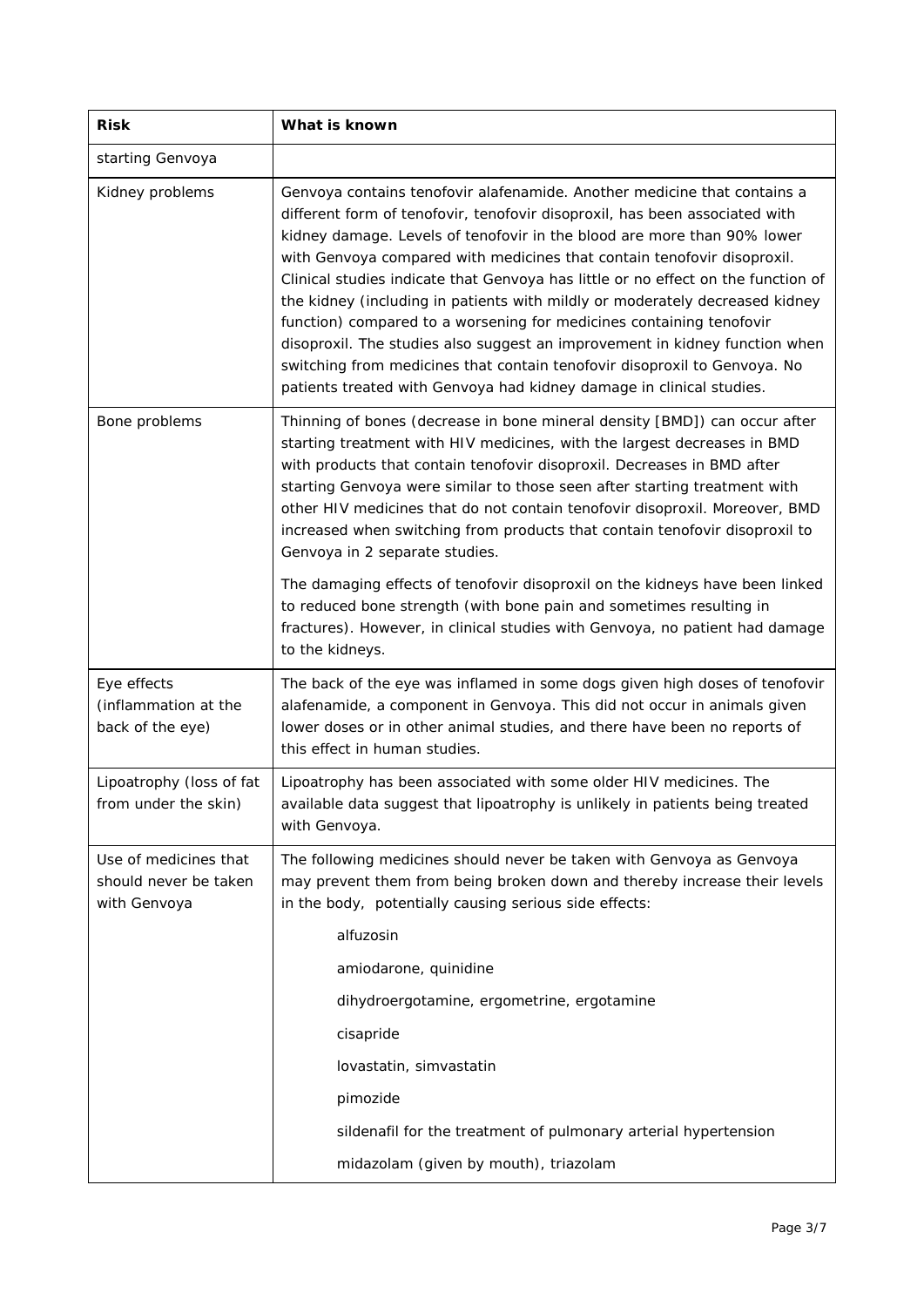| <b>Risk</b>                                                                                                         | What is known                                                                                                                                                                                                                                                                                                                                                                                                                                                                                                                     |  |  |
|---------------------------------------------------------------------------------------------------------------------|-----------------------------------------------------------------------------------------------------------------------------------------------------------------------------------------------------------------------------------------------------------------------------------------------------------------------------------------------------------------------------------------------------------------------------------------------------------------------------------------------------------------------------------|--|--|
|                                                                                                                     | The following medicines should never be taken with Genvoya as they may<br>lower the levels of cobicistat and elvitegravir in the blood, which could result<br>in elvitegravir not being effective and lead to resistance to elvitegravir:                                                                                                                                                                                                                                                                                         |  |  |
|                                                                                                                     | carbamazepine, phenobarbital, phenytoin                                                                                                                                                                                                                                                                                                                                                                                                                                                                                           |  |  |
|                                                                                                                     | rifampicin                                                                                                                                                                                                                                                                                                                                                                                                                                                                                                                        |  |  |
|                                                                                                                     | St John's wort ( <i>Hypericum perforatum</i> , a herbal remedy)                                                                                                                                                                                                                                                                                                                                                                                                                                                                   |  |  |
| Overdose of tenofovir<br>through accidental use<br>of Genvoya with a<br>medicine containing<br>tenofovir disoproxil | Compared with tenofovir disoproxil, tenofovir alafenamide results in lower<br>levels of tenofovir in the blood, which means that tenofovir alafenamide has<br>a lower risk of side effects. Taking Genvoya with a medicine containing<br>tenofovir disoproxil is expected to have little effect on the amount of<br>tenofovir in the blood compared to taking tenofovir disoproxil alone.<br>However, Genvoya should not be administered with medicines containing<br>tenofovir disoproxil used for the treatment of hepatitis B. |  |  |

#### *Missing information*

| <b>Risk</b>                                                                                                | What is known                                                                                                                                                                                                                                                                                                                                                                                                                                                                                                                                                                                                                                   |
|------------------------------------------------------------------------------------------------------------|-------------------------------------------------------------------------------------------------------------------------------------------------------------------------------------------------------------------------------------------------------------------------------------------------------------------------------------------------------------------------------------------------------------------------------------------------------------------------------------------------------------------------------------------------------------------------------------------------------------------------------------------------|
| Limited information on<br>long-term use of<br>Genvoya in adults and<br>adolescents with HIV-1<br>infection | Genvoya was well tolerated in adults in clinical studies over 1 to 3 years<br>and in adolescents in clinical studies over 6 months. Clinical studies are<br>ongoing to provide further information on long-term safety of Genvoya.                                                                                                                                                                                                                                                                                                                                                                                                              |
| Limited information on<br>use in children aged 6<br>to 12 years                                            | Genvoya is not recommended for use in children aged below 12 years due<br>to a lack of data on safety and efficacy, and the inability to adjust dose or<br>dose interval. Emtriva (emtricitabine) is approved for use in HIV-1 infected<br>infants, children, and adolescents (aged 4 months and above).                                                                                                                                                                                                                                                                                                                                        |
| Limited information on<br>use in pregnant women<br>and breastfeeding<br>women                              | Genvoya has not been studied in pregnant women. A large amount of<br>information has been received on pregnant women using emtricitabine that<br>has not revealed harmful effects on the unborn child.<br>Genvoya should not be used during pregnancy unless the patient and the<br>patient's doctor decide it is clearly needed.<br>Emtricitabine passes into human breast milk. It is not known whether<br>elvitegravir, cobicistat or tenofovir alafenamide pass into human breast<br>milk. It is recommended that mothers with HIV infection do not breastfeed<br>their infants as HIV may be passed through the breast milk to the infant. |
| Limited information on<br>use in patients with<br>severely decreased<br>kidney function                    | Genvoya was as well tolerated in patients with mildly or moderately<br>decreased kidney function as in patients with normal kidney function.<br>Genvoya has not been studied in patients with severely decreased kidney<br>function.                                                                                                                                                                                                                                                                                                                                                                                                            |
| Limited information on<br>use in patients with<br>severely decreased liver                                 | The elvitegravir, cobicistat and tenofovir alafenamide components of<br>Genvoya have not been studied in patients with severely decreased liver<br>function. No change in the dose of elvitegravir, cobicistat and tenofovir                                                                                                                                                                                                                                                                                                                                                                                                                    |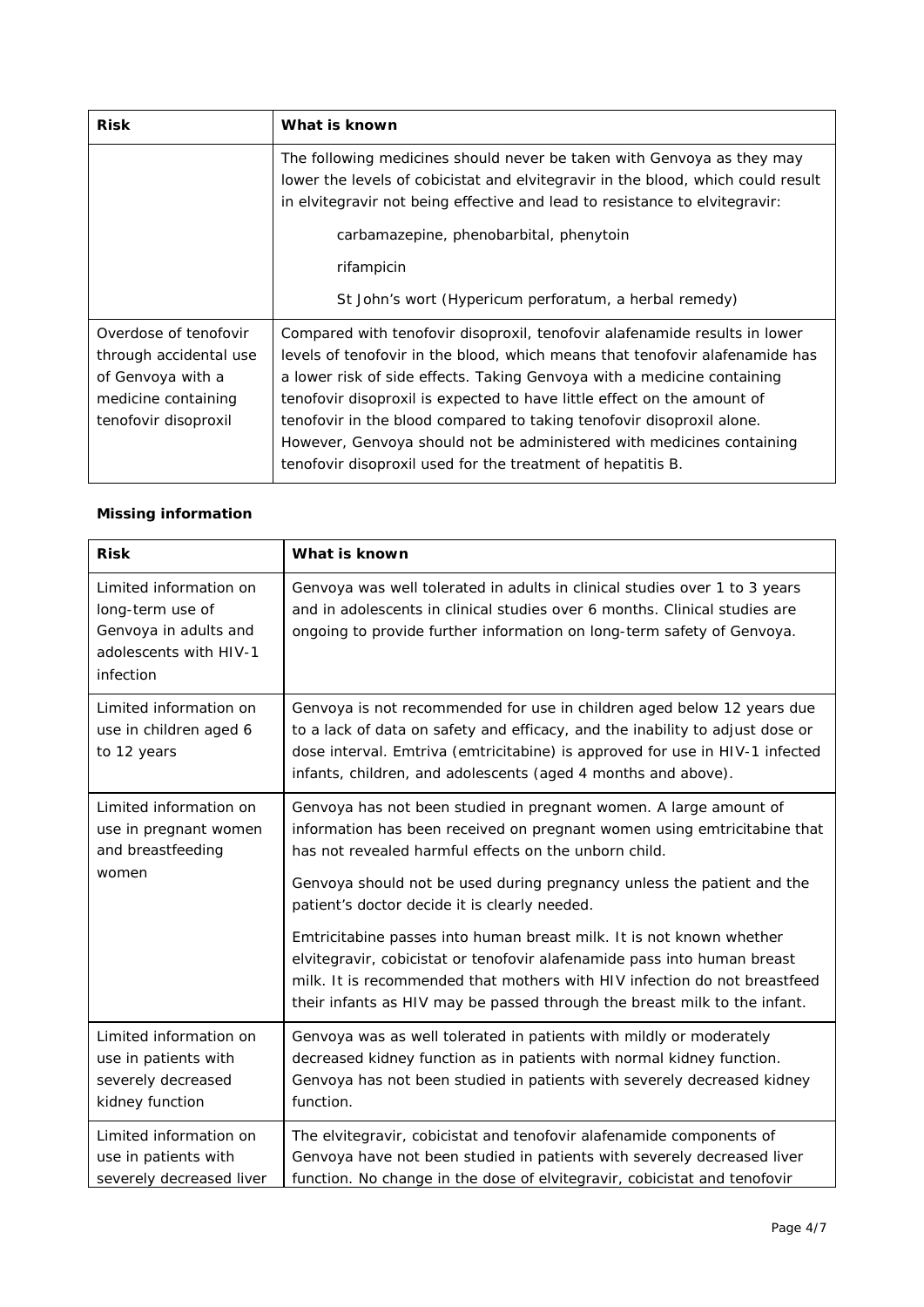| <b>Risk</b>                                                                                    | What is known                                                                                                                                                                                                                                                                 |
|------------------------------------------------------------------------------------------------|-------------------------------------------------------------------------------------------------------------------------------------------------------------------------------------------------------------------------------------------------------------------------------|
| function                                                                                       | alafenamide is required in patients with mildly or moderately decreased<br>liver function.                                                                                                                                                                                    |
| Limited information on<br>use in patients with<br>heart rhythm problems                        | Clinical studies of medicines containing cobicistat, including Genvoya, have<br>not shown a risk of heart problems associated with cobicistat. Cobicistat<br>has not been studied in patients who had significant heart rhythm related<br>problems before starting the study. |
| Limited information on<br>use in patients infected<br>with HIV as well as<br>hepatitis C virus | No data are currently available for Genvoya in HIV-infected patients who<br>also have hepatitis C virus infection.                                                                                                                                                            |
| Limited information on<br>drug resistance with<br>long-term use of<br>Genvoya                  | Development of drug resistance during one year of treatment with Genvoya<br>was rare.                                                                                                                                                                                         |
| Limited information on<br>interactions between<br>medicines                                    | When given at the same time as some medicines, Genvoya has the<br>potential to affect the blood levels of these medicines, while some other<br>medicines may affect the blood levels of some of the components of<br>Genvoya.                                                 |

# **Summary of risk minimisation measures by safety concern**

All medicines have a summary of product characteristics (SmPC) which provides doctors, pharmacists and other healthcare professionals with details on how to use the medicine, and also describes the risks and recommendations for minimising them. Information for patients is available in lay language in the package leaflet. The measures listed in these documents are known as 'routine risk minimisation measures'.

The SmPC and the package leaflet are part of the medicine's product information. The product information for Genvoya can be found on Genvoya's [EPAR page.](http://www.ema.europa.eu/ema/index.jsp?curl=/pages/medicines/human/medicines/004042/human_med_001940.jsp)

This medicine has no additional risk minimisation measures.

## **Planned post-authorisation development plan**

#### *List of studies in post-authorisation development plan*

| Study/activity<br>(including study<br>number) | <b>Objectives</b>  | <b>Safety concerns</b><br>/efficacy issue<br>addressed | <b>Status</b> | <b>Planned date for</b><br>submission of<br>(interim and)<br>final results |
|-----------------------------------------------|--------------------|--------------------------------------------------------|---------------|----------------------------------------------------------------------------|
| Study GS-US-292-                              | To evaluate the    | Important potential risk:                              | Started       | Q3 2016 (2 year                                                            |
| 0104                                          | safety of Genvoya  | Suicidal ideation and                                  |               | report)                                                                    |
| (Interventional<br>clinical study)            | versus another     | suicide attempt in patients                            |               | Q3 2017 (3 year                                                            |
|                                               | HIV medicine,      | who have had depression or                             |               | report)                                                                    |
|                                               | Stribild, over     | mental health problems                                 |               |                                                                            |
|                                               | 2 years, in adults | before starting Genvoya                                |               |                                                                            |
|                                               | with HIV infection | Missing information:                                   |               |                                                                            |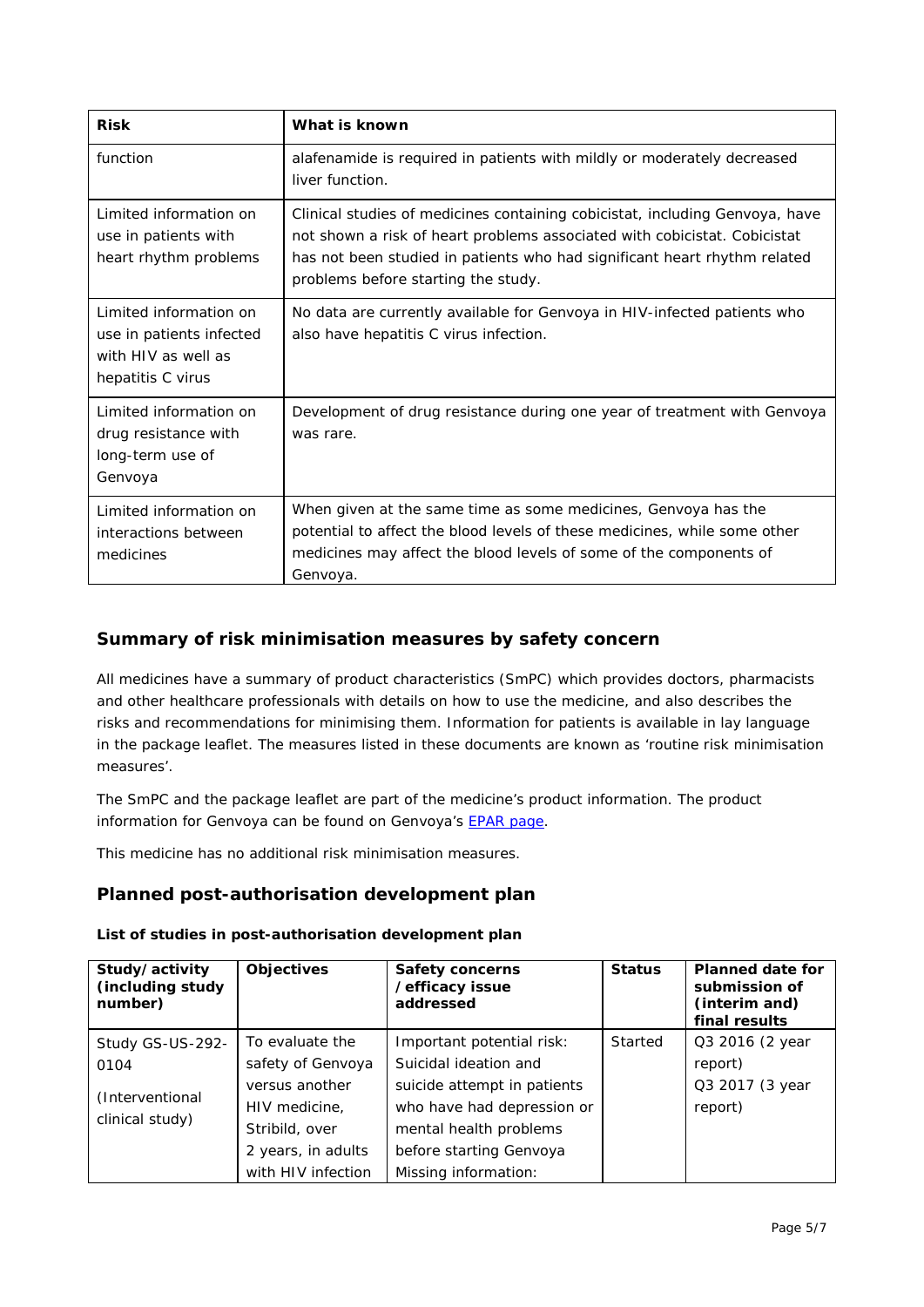| Study/activity<br>(including study<br>number) | <b>Objectives</b>  | <b>Safety concerns</b><br>/efficacy issue<br>addressed | <b>Status</b> | <b>Planned date for</b><br>submission of<br>(interim and)<br>final results |
|-----------------------------------------------|--------------------|--------------------------------------------------------|---------------|----------------------------------------------------------------------------|
|                                               | who have not       | Long-term use of Genvoya                               |               |                                                                            |
|                                               | previously been    |                                                        |               |                                                                            |
|                                               | treated with HIV   |                                                        |               |                                                                            |
|                                               | medicines          |                                                        |               |                                                                            |
| Study GS US 292-                              | To evaluate the    | Important potential risk:                              | Started       | Q3 2016 (2 year                                                            |
| 0111                                          | safety of Genvoya  | Suicidal ideation and                                  |               | report)                                                                    |
| (Interventional                               | versus another     | suicide attempt in patients                            |               | Q3 2017 (3 year                                                            |
| clinical study)                               | HIV medicine,      | who have had depression or                             |               | report)                                                                    |
|                                               | Stribild, over     | mental health problems                                 |               |                                                                            |
|                                               | 2 years, in adults | before starting Genvoya                                |               |                                                                            |
|                                               | with HIV infection | Missing information:                                   |               |                                                                            |
|                                               | who have not       | Long-term use of Genvoya                               |               |                                                                            |
|                                               | previously been    |                                                        |               |                                                                            |
|                                               | treated with HIV   |                                                        |               |                                                                            |
|                                               | medicines          |                                                        |               |                                                                            |
| Antiretroviral                                | To collect         | Missing information:                                   | Started       | Interim reports to                                                         |
| Pregnancy                                     | information on     | Use in pregnant women                                  |               | be included in                                                             |
| Registry                                      | birth defects in   |                                                        |               | Genvoya periodic                                                           |
| (Observational                                | patients who have  |                                                        |               | safety update                                                              |
| study)                                        | taken HIV          |                                                        |               | reports (PSURs)                                                            |
|                                               | medicines,         |                                                        |               |                                                                            |
|                                               | including the      |                                                        |               |                                                                            |
|                                               | components of      |                                                        |               |                                                                            |
|                                               | Genvoya, during    |                                                        |               |                                                                            |
|                                               | pregnancy          |                                                        |               |                                                                            |
| In vitro study on                             | To provide         | Missing information:                                   | Planned       | Q4 2016                                                                    |
| the potential for                             | information on the | Drug-drug interactions                                 |               | (final report)                                                             |
| significant effects                           | potential for a    |                                                        |               |                                                                            |
| on plasma                                     | drug-drug          |                                                        |               |                                                                            |
| tenofovir                                     | interaction        |                                                        |               |                                                                            |
| concentrations                                | between Genvoya    |                                                        |               |                                                                            |
| upon                                          | and xanthine       |                                                        |               |                                                                            |
| coadministration                              | oxidase inhibitors |                                                        |               |                                                                            |
| of tenofovir                                  |                    |                                                        |               |                                                                            |
| alafenamide and                               |                    |                                                        |               |                                                                            |
| xanthine oxidase                              |                    |                                                        |               |                                                                            |
| inhibitors                                    |                    |                                                        |               |                                                                            |

## *Studies which are a condition of the marketing authorisation*

None of the above studies are a condition of the marketing authorisation.

# **Summary of changes to the risk management plan over time**

Not applicable.